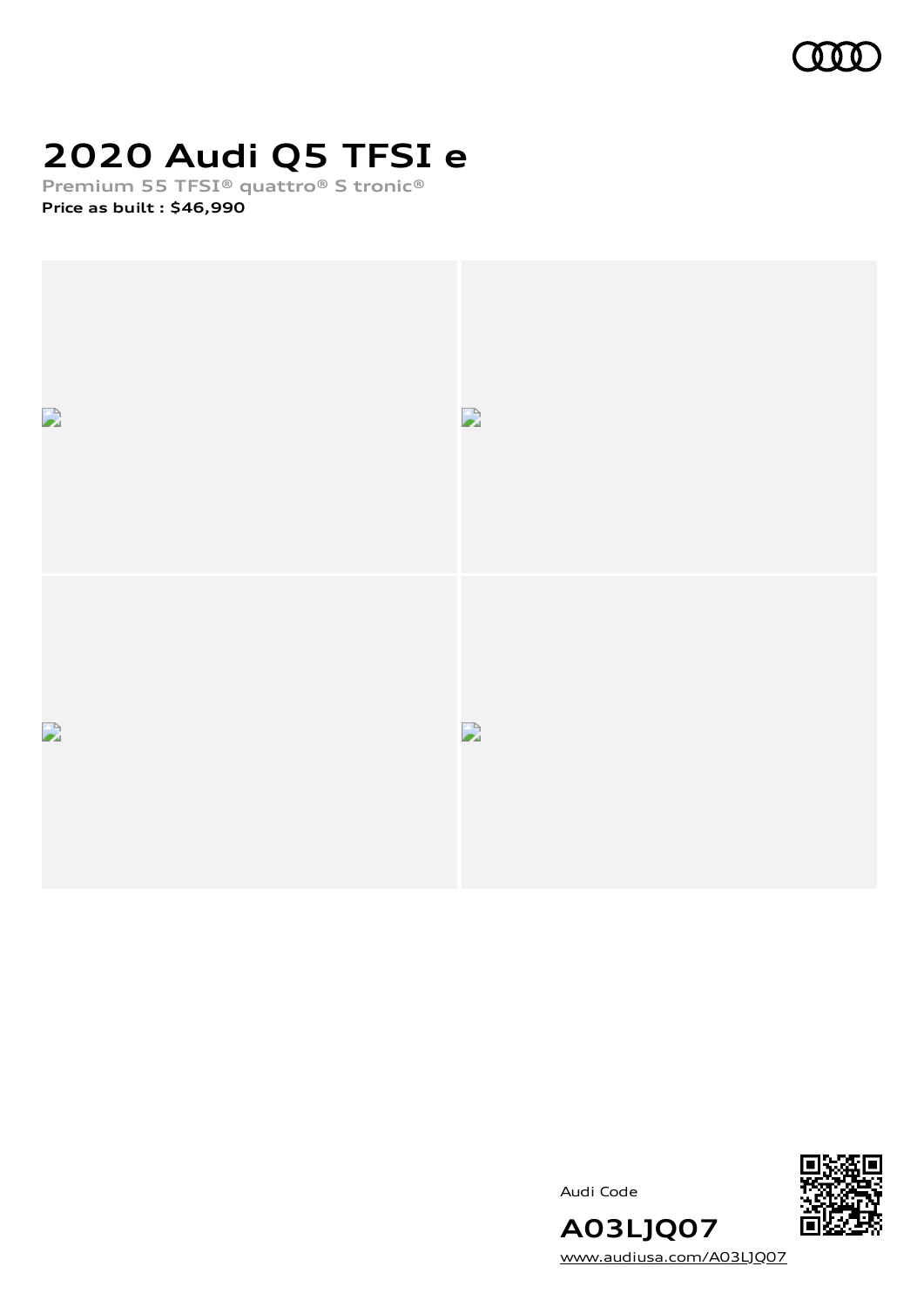# **Summary**

### **Audi 2020 Audi Q5 TFSI e** Premium 55 TFSI® quattro® S tronic®

**Price as buil[t](#page-7-0)** \$46,990

### **Exterior colour**

Glacier White metallic

## $\overline{\phantom{a}}$

### **Further Information**

Type of vehicle Used car Mileage 9,900 miles

**Warranty**

No

### **Interior colour**

Seats **Nougat Brown** Dashboard Black Carpet Black Headliner Black

#### **Audi Code** A03LJQ07

**Your configuration on www.audiusa.com** [www.audiusa.com/A03LJQ07](https://www.audiusa.com/A03LJQ07)

**Commission number** d796289b0a0e09b1633e

### **Technical Specifications**

| Engine type                  | 2.0-liter four cylinder                       |
|------------------------------|-----------------------------------------------|
| stroke                       | Displacement/Bore and 1,984/82.5 x 92.8 cc/mm |
| Torque                       | 369 lb-ft@rpm                                 |
| Top track speed              | 130 mph (85 mph in electric mode)<br>mph      |
| Acceleration (0 - 60<br>mph) | 5.0 seconds seconds                           |
| Recommended fuel             | Premium                                       |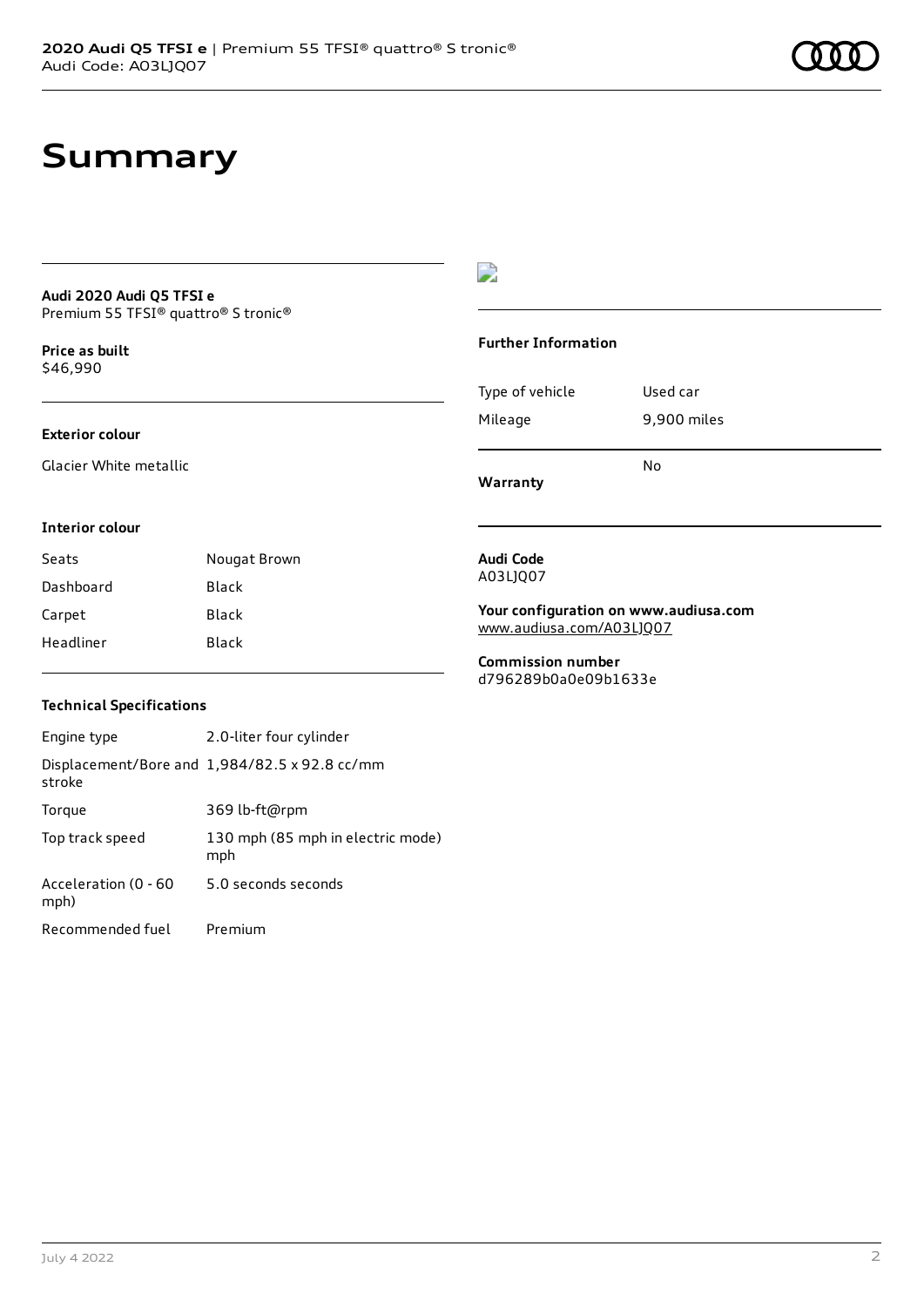

# **Standard features**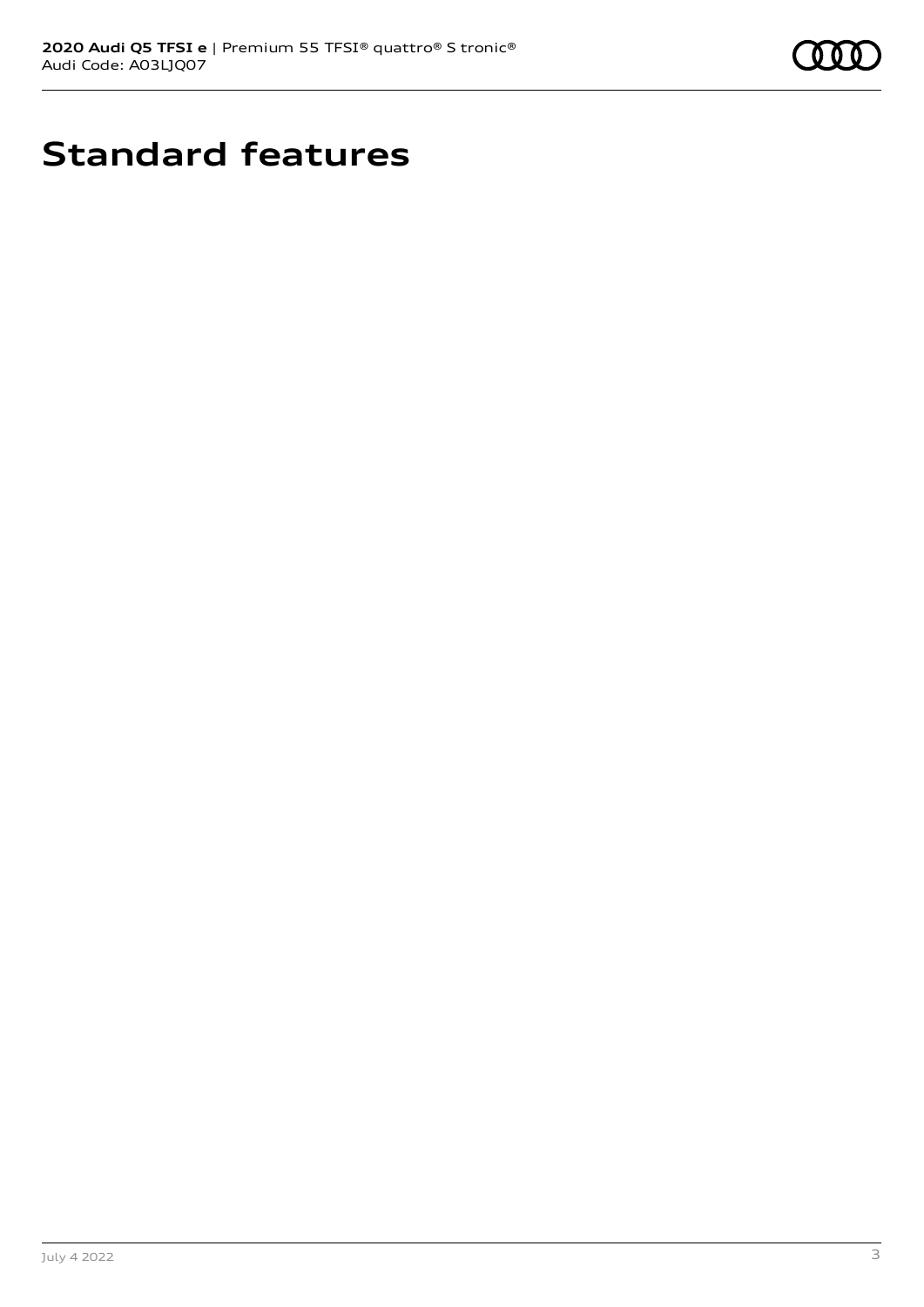# **Dealer remarks**

New Price!

ABS brakes, Alloy wheels, Compass, Electronic Stability Control, Front dual zone A/C, Heated door mirrors, Heated front seats, Illuminated entry, Low tire pressure warning, Navigation System, Power Liftgate, Remote keyless entry, Traction control.

#### CARFAX One-Owner. Clean CARFAX.

2020 Audi Q5 e 55 Premium Plus quattro 2020 Audi Q5 e 55 Premium Plus quattro White 4D Sport Utility 2.0L 4- Cylinder TFSI 7-Speed Automatic S tronic quattro

As the largest Audi dealership in the Eastern region, we proudly offer the largest selection of both new and certified pre-owned vehicles in the area. But when you choose to come to Biener Audi, you're getting so much more than just a fantastic selection: You're also getting 80-plus years of customer service experience and a lowpressure car-buying experience. We've even been recognized for our outstanding service multiple times, with an Audi Magna Society award, the 2015 New York Audi Dealer of the Year title from DealerRater.com and an International Five Star Diamond Award from the American Academy of Hospitality Sciences. When you come to our Audi dealership in Great Neck, NY, you'll see that we're excited to help you, from one family to another, one family at a time. Need another reason to pay us a visit? Here's why you should come to Biener Audi: By shopping with us, you'll have a positive and honest experience. When you come in for your scheduled service appointment, you'll receive a complimentary car wash. You'll never have to worry when you need a rental that's up to your high standards since we have the largest Audi loaner car fleet in the region, right here at our dealership. We have a drive-in, climate-controlled service drive for your comfort and convenience. We offer a free local shuttle service for service customers who need to go about their busy days. If you choose to wait, our service waiting area is comfortable and spacious, with HDTV, laptop stations, coffee, snacks, refreshments and free Wi-Fi. We offer a state-of-the-art service facility with factory-trained technicians and support staff who can answer all your questions, and have extended weekday service pickup hours for your convenience.

Awards:

\* 2020 KBB.com Best Buy Awards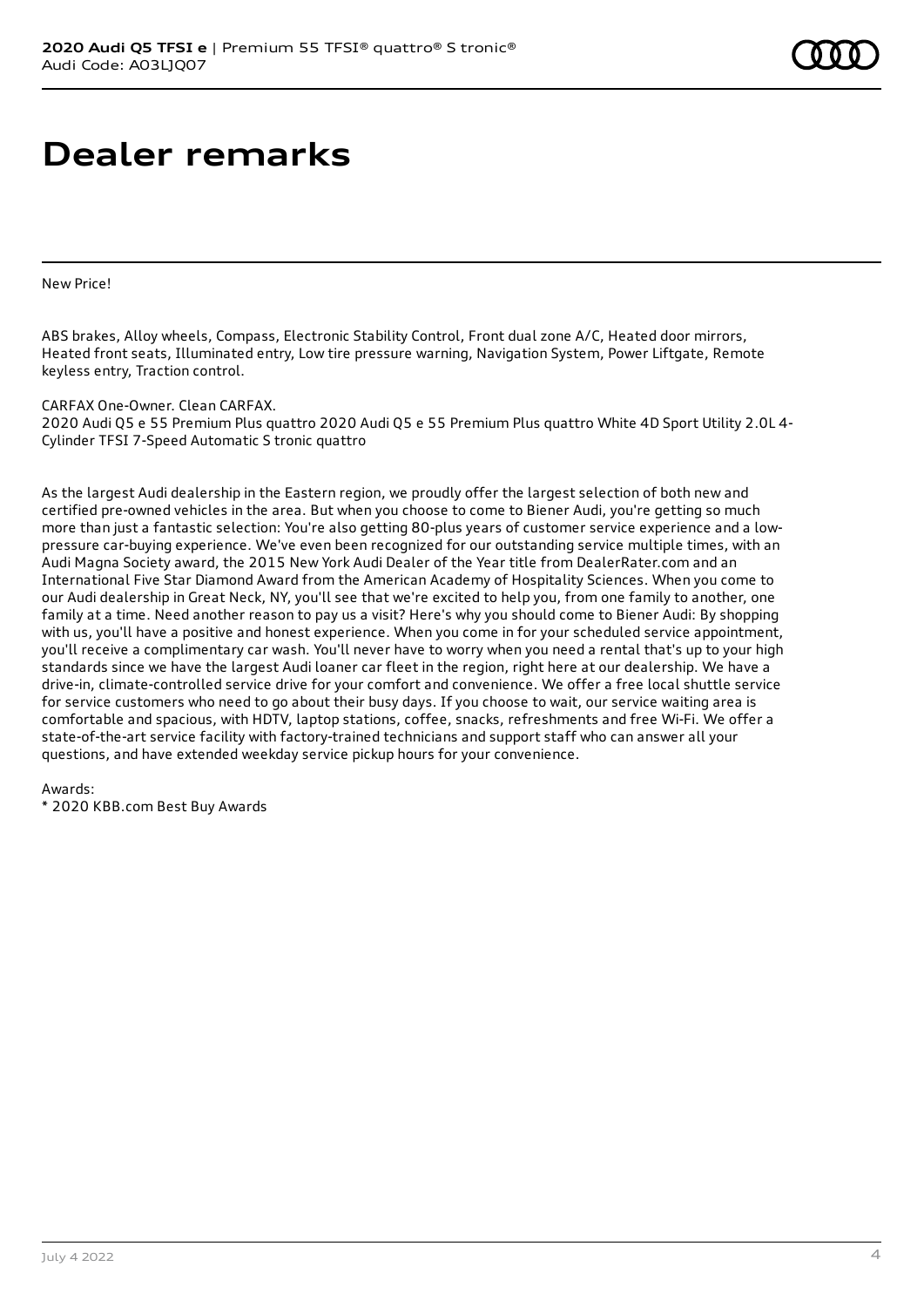**Technical Specifications**

### **Engineering | Performance**

| Engine type                                 | 2.0-liter four cylinder                       | Drivetrain type                 | quattro <sup>®</sup> all-wheel drive with ultra <sup>®</sup><br>technology |
|---------------------------------------------|-----------------------------------------------|---------------------------------|----------------------------------------------------------------------------|
| Power Level                                 | 55                                            |                                 |                                                                            |
| Displacement                                | 2.0 l                                         | Transmission                    | Seven-speed S tronic® dual-clutch<br>automatic transmission                |
| Max. output ps/hp                           | 362 @ rpm                                     |                                 |                                                                            |
| Torque                                      | 369 lb-ft@rpm                                 | <b>Steering</b>                 |                                                                            |
| Valvetrain                                  | 16-valve DOHC with Audi valvelift<br>system   | Steering type                   | Electromechanical power steering                                           |
| Acceleration (0 - 60                        | 5.0 seconds seconds                           |                                 | system                                                                     |
| mph)                                        |                                               | Turning diameter, curb- 39.4 ft |                                                                            |
| Engine block                                | Cast-iron                                     | to-curb                         |                                                                            |
| Induction/fuel injection Turbocharged/TFSI® |                                               | Steering ratio                  | 15.8:1                                                                     |
| Cylinder head                               | Aluminum-alloy                                |                                 |                                                                            |
| stroke                                      | Displacement/Bore and 1,984/82.5 x 92.8 cc/mm | Suspension                      |                                                                            |
| Top track speed                             | 130 mph (85 mph in electric mode)             | Front axle                      | Five-link front suspension                                                 |
|                                             | mph                                           | Rear axle                       | Five-link rear suspension                                                  |
| <b>Battery</b>                              |                                               | <b>Brakes</b>                   |                                                                            |
| Number of cells                             | 104.0                                         | Front brakes                    | 13.7 (ventilated disc) in                                                  |
| Charging Port Location                      | Driver's side rear                            | Rear brakes                     | 13.0 (ventilated disc) in                                                  |
| <b>Electrical system</b>                    |                                               | <b>Body</b>                     |                                                                            |
| Alternator                                  | 110-150 A                                     | Material                        | Multi-material body construction                                           |
| <b>Battery</b>                              | 420 A/75 Ah                                   |                                 | (steel and aluminum composition)                                           |
|                                             |                                               | <b>Warranty   Maintenance</b>   |                                                                            |
|                                             |                                               | Warranty                        | 4-year/50,000-mile Audi New<br>Vehicle Limited Warranty                    |

**Transmission | Drivetrain**

**(1/2)**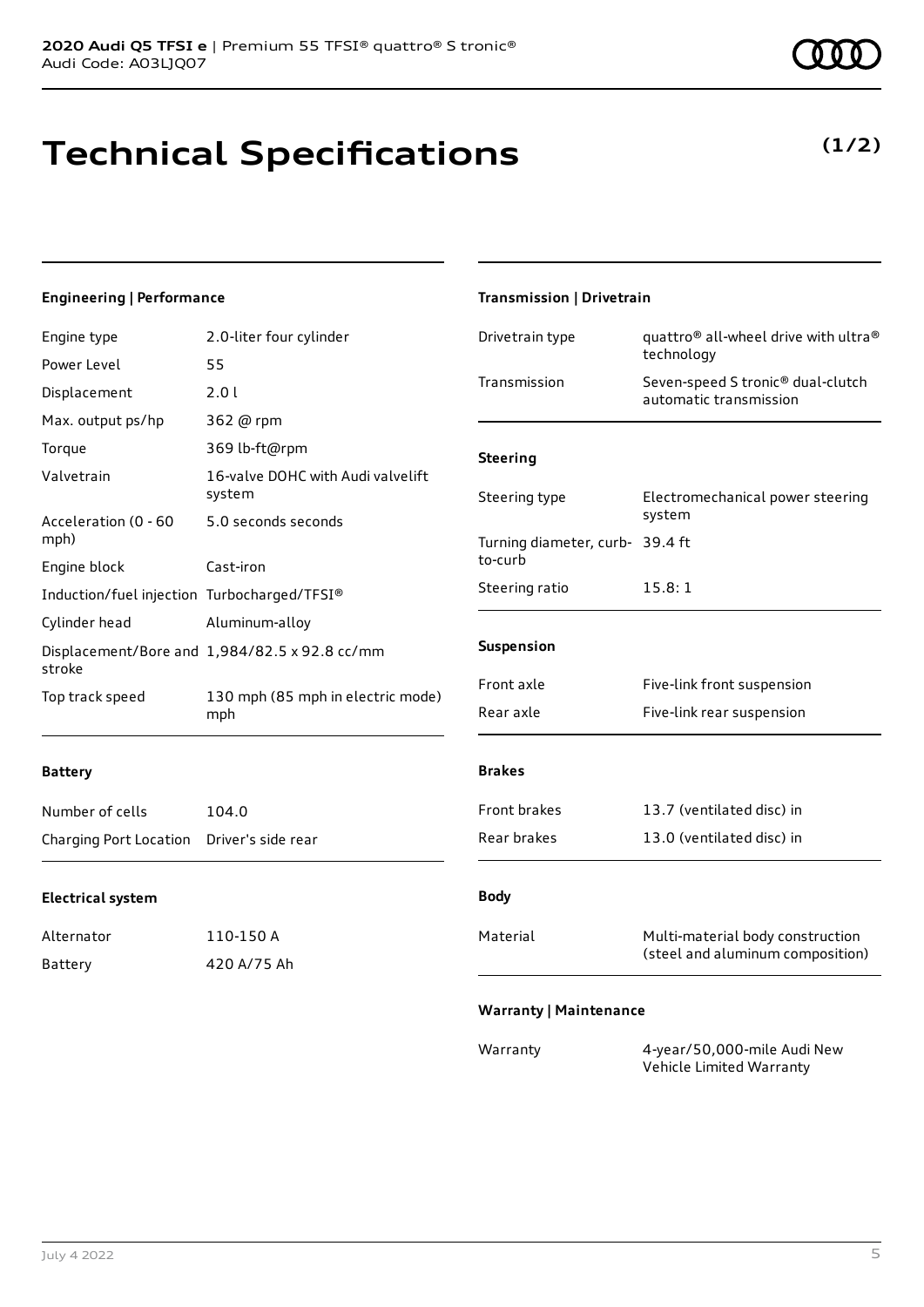# **Technical Specifications**

### **Exterior Measurements**

| Height                           | 65.3 in  |
|----------------------------------|----------|
| Overall width without<br>mirrors | 74.5 in  |
| Length                           | 184.4 in |
| Wheelbase                        | 111.0 in |
| Drag coefficient                 | 0.31 Cw  |
| Overall width with<br>mirrors    | 84.3 in  |
| Track rear                       | 63.3 in  |
| Track front                      | 63.6 in  |
| Curb weight                      | 4685 lb  |
| Ground clearance,<br>loaded      | $8.0$ in |

### **Interior measurements**

| Seating capacity                          | 5                      |
|-------------------------------------------|------------------------|
| Shoulder room, rear                       | 56.5 in                |
| Head room with front<br>sunroof           | 40.2 in                |
| Leg room, rear                            | 37.8 in                |
| Shoulder room, front                      | 57.7 in                |
| Head room with rear<br>sunroof            | 37.7 in                |
| Head room, rear                           | 39.3 in                |
| Leg room, front                           | 41.0 in                |
| Head room, front                          | 41.7 in                |
| Cargo volume, rear<br>seatbacks up/folded | 25.1/53.1 cu ft, cu ft |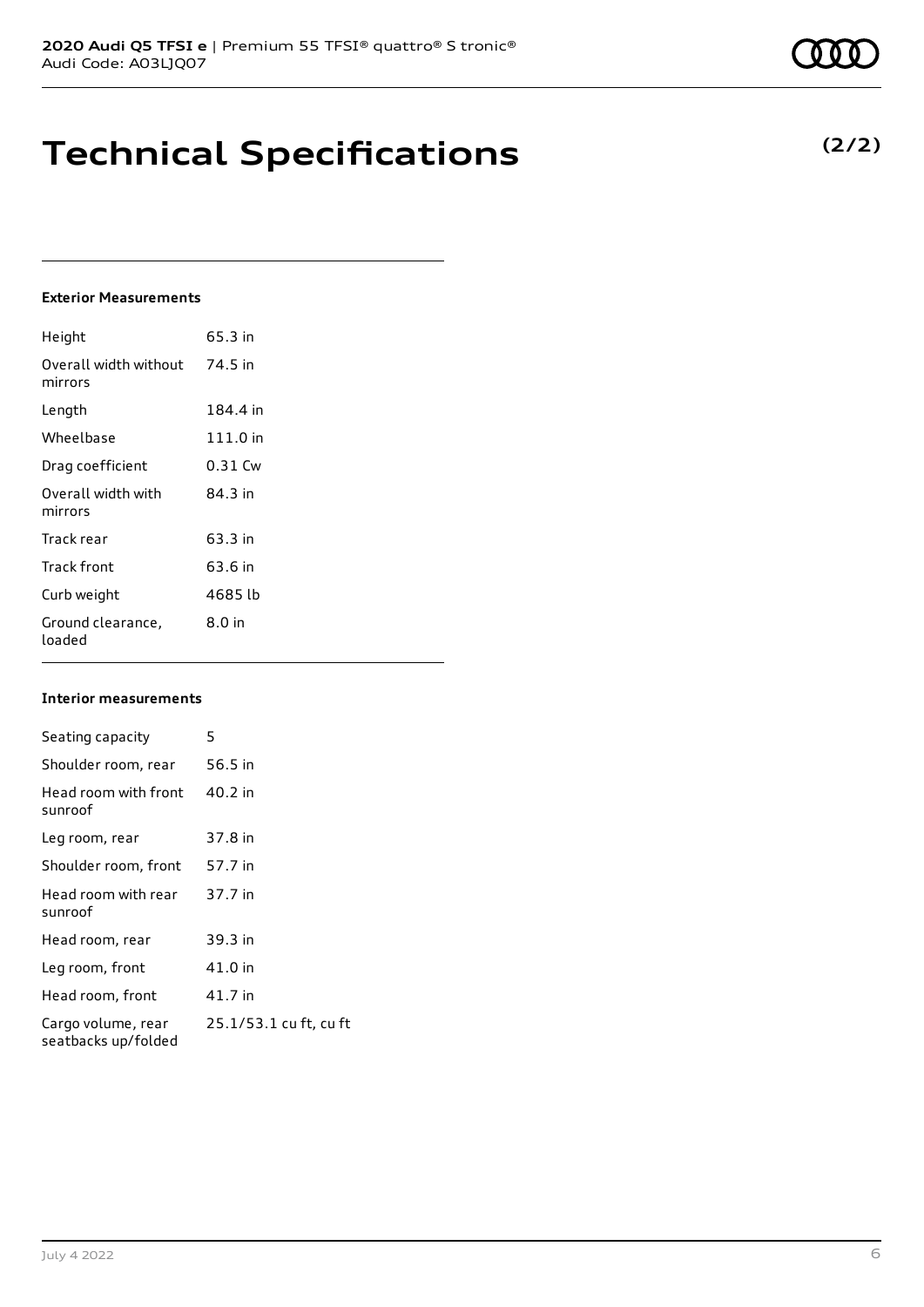

## **Contact**

Dealer **Biener Audi**

795 Northern Blvd 11021 Great Neck NY

Phone: +15168292834 FAX: 5168291254

www: [https://www.bieneraudi.com](https://www.bieneraudi.com/)